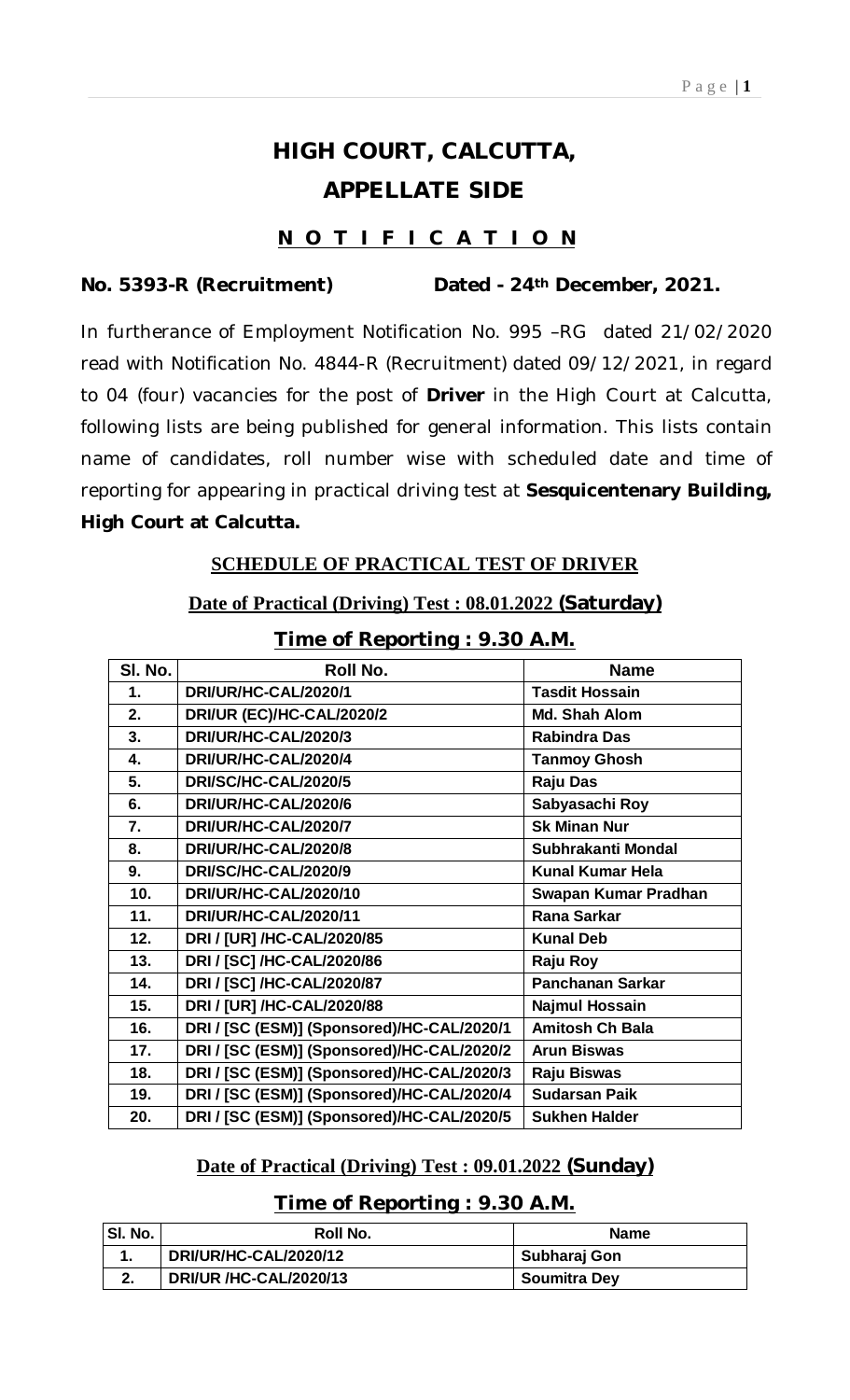| SI. No. | Roll No.                                    | <b>Name</b>                 |
|---------|---------------------------------------------|-----------------------------|
| 3.      | DRI/UR/HC-CAL/2020/14                       | Deepjay Shukla              |
| 4.      | DRI/UR/HC-CAL/2020/15                       | <b>Kazi Sofikul Islam</b>   |
| 5.      | <b>DRI/SC/HC-CAL/2020/16</b>                | Krishna Saha                |
| 6.      | DRI/OBC-B/HC-CAL/2020/17                    | <b>Bhutnath Pal</b>         |
| 7.      | <b>DRI/UR/HC-CAL/2020/18</b>                | <b>Pradip Mondal</b>        |
| 8.      | DRI/SC/HC-CAL/2020/19                       | Sanjib Brahma               |
| 9.      | DRI/SC/HC-CAL/2020/20                       | <b>Rana Sarkar</b>          |
| 10.     | DRI/UR/HC-CAL/2020/21                       | Soumya Mukherjee            |
| 11.     | DRI/UR/HC-CAL/2020/22                       | <b>Apurba Pal</b>           |
| 12.     | DRI / [UR] /HC-CAL/2020/89                  | <b>Puranjoy Ghosh</b>       |
| 13.     | DRI / [UR] /HC-CAL/2020/90                  | <b>Sumanta Dey</b>          |
| 14.     | DRI / [UR] /HC-CAL/2020/91                  | <b>Sandip Das</b>           |
| 15.     | DRI / [UR] /HC-CAL/2020/92                  | <b>Ram Prakash Dubey</b>    |
| 16.     | DRI / [SC (ESM)] (Sponsored)/HC-CAL/2020/6  | <b>Tapas Kumar Bayen</b>    |
| 17.     | DRI / [SC (ESM)] (Sponsored)/HC-CAL/2020/7  | <b>Ripan Kumar Samaddar</b> |
| 18.     | DRI / [SC (ESM)] (Sponsored)/HC-CAL/2020/8  | <b>Paritosh Naskar</b>      |
| 19.     | DRI / [SC (ESM)] (Sponsored)/HC-CAL/2020/9  | Sanjib Patra                |
| 20.     | DRI / [SC (ESM)] (Sponsored)/HC-CAL/2020/10 | <b>Nibaran Roy</b>          |

# **Date of Practical (Driving) Test : 15.01.2022 (Saturday)**

# **Time of Reporting : 9.30 A.M.**

| SI. No. | Roll No.                                  | <b>Name</b>                    |
|---------|-------------------------------------------|--------------------------------|
| 1.      | DRI/UR/HC-CAL/2020/23                     | <b>Alok Kumar Das</b>          |
| 2.      | DRI/OBC-A/HC-CAL/2020/24                  | <b>Khandeker Sanawaz Uddin</b> |
| 3.      | <b>DRI/SC/HC-CAL/2020/25</b>              | <b>Biswajit Halder</b>         |
| 4.      | <b>DRI/SC (ESM) /HC-CAL/2020/26</b>       | <b>Sudarsan Paik</b>           |
| 5.      | DRI/UR/HC-CAL/2020/27                     | <b>Bimal Giri</b>              |
| 6.      | DRI/UR/HC-CAL/2020/28                     | Krishna Pada Bachhar           |
| 7.      | DRI/SC (ESM)/HC-CAL/2020/29               | <b>Harisankar Mondal</b>       |
| 8.      | <b>DRI/SC/HC-CAL/2020/30</b>              | Niladri Jana                   |
| 9.      | DRI/UR/HC-CAL/2020/31                     | <b>Ashim Maity</b>             |
| 10.     | DRI/SC/HC-CAL/2020/32                     | <b>Panchu Gopal Das</b>        |
| 11.     | DRI / [UR] /HC-CAL/2020/93                | Anup Kumar Kori                |
| 12.     | DRI / [UR] /HC-CAL/2020/94                | <b>Tapas Paul</b>              |
| 13.     | DRI / [UR] /HC-CAL/2020/95                | Sanjay Kumar Rai               |
| 14.     | DRI / [UR] /HC-CAL/2020/96                | <b>Avijit Kayal</b>            |
| 15.     | DRI/ [SC (EC)] (Sponsored)/HC-CAL/2020/1  | Abhijit Bagdi                  |
| 16.     | DRI/ [SC (EC)] (Sponsored)/HC-CAL/2020/2  | <b>Pradip Barman</b>           |
| 17.     | DRI/ [SC (EC)] (Sponsored)/HC-CAL/2020/3  | <b>Prasanta Mandal</b>         |
| 18.     | DRI/ [SC (EC)] (Sponsored)/HC-CAL/2020/4  | <b>Bapi Mandal</b>             |
| 19.     | DRI/ [SC (EC)] (Sponsored)/HC-CAL/2020/5  | Narayan Chandra Roy            |
| 20.     | DRI/ [OBC (EC)] (Sponsored)/HC-CAL/2020/6 | Rajani Ghosh                   |

# **Date of Practical (Driving) Test : 16.01.2022 (Sunday)**

# **Time of Reporting : 9.30 A.M.**

| SI. No. | Roll No.              | <b>Name</b>           |
|---------|-----------------------|-----------------------|
|         | DRI/UR/HC-CAL/2020/33 | Gouranga Ghosh        |
| 2.      | DRI/UR/HC-CAL/2020/34 | <b>Susovan Bosu</b>   |
| -3.     | DRI/UR/HC-CAL/2020/35 | <b>Md. Sahabuddin</b> |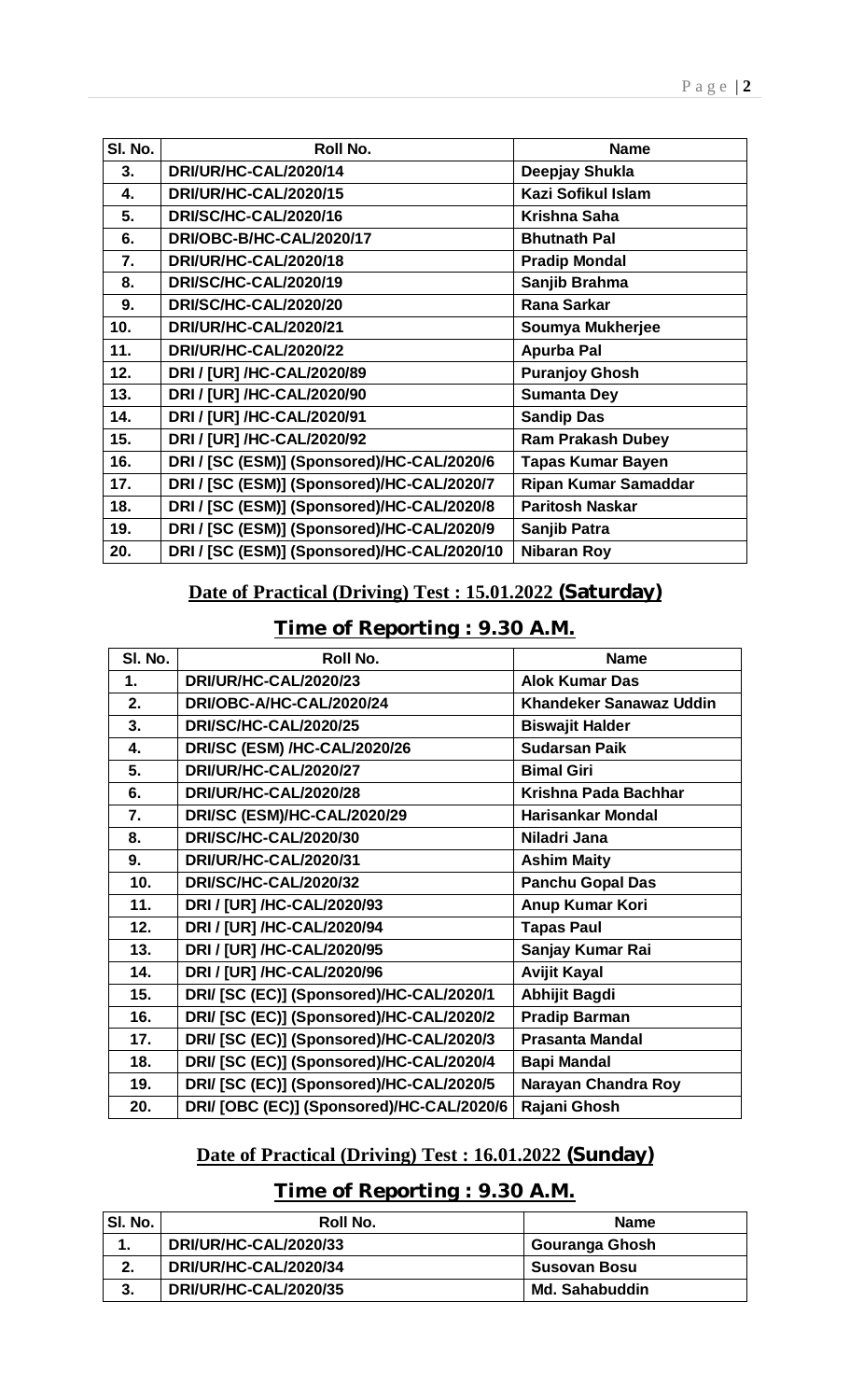| SI. No. | Roll No.                                     | <b>Name</b>             |
|---------|----------------------------------------------|-------------------------|
| 4.      | DRI/UR/HC-CAL/2020/36                        | <b>Malay Kolay</b>      |
| 5.      | DRI/UR/HC-CAL/2020/37                        | <b>Rahul Kumar Shaw</b> |
| 6.      | <b>DRI/UR/HC-CAL/2020/38</b>                 | <b>Dinesh Shaw</b>      |
| 7.      | DRI/UR/HC-CAL/2020/39                        | <b>Jayanta Mallick</b>  |
| 8.      | DRI/OBC-B/HC-CAL/2020/40                     | <b>Sandip Mondal</b>    |
| 9.      | DRI/UR (EC)/HC-CAL/2020/41                   | <b>Debabrata Mondal</b> |
| 10.     | DRI/UR/HC-CAL/2020/42                        | <b>Abhijit Mitra</b>    |
| 11.     | DRI / [OBC-B] /HC-CAL/2020/97                | Sadhu Charan Mahata     |
| 12.     | DRI / [UR] /HC-CAL/2020/98                   | <b>Proloy Nath Pal</b>  |
| 13.     | DRI / [UR (EC)] /HC-CAL/2020/99              | <b>Somnath Saha</b>     |
| 14.     | DRI / [UR] /HC-CAL/2020/100                  | Md. Imran Khan          |
| 15.     | DRI / [SC (EC)] (Sponsored)/HC-CAL/2020/7    | <b>Ranjit Roy</b>       |
| 16.     | DRI / [OBC-A (EC)] (Sponsored)/HC-CAL/2020/8 | <b>Md Ershad Ali</b>    |
| 17.     | DRI / [OBC (EC)] (Sponsored)/HC-CAL/2020/9   | <b>Bibhison Debnath</b> |
| 18.     | DRI / [SC (EC)] (Sponsored)/HC-CAL/2020/10   | <b>Manikanta Mali</b>   |
| 19.     | DRI / [SC (EC)] (Sponsored)/HC-CAL/2020/11   | Ranjir Barman           |
| 20.     | DRI / [OBC (EC)] (Sponsored)/HC-CAL/2020/12  | <b>Dinesh Garain</b>    |

# **Date of Practical (Driving) Test : 22.01.2022 (Saturday)**

**Time of Reporting : 9.30 A.M.**

| SI. No. | Roll No.                                      | <b>Name</b>                  |
|---------|-----------------------------------------------|------------------------------|
| 1.      | DRI/UR/HC-CAL/2020/43                         | <b>Dipanjan Chatterjee</b>   |
| 2.      | DRI/SC/HC-CAL/2020/44                         | <b>Pulak Sardar</b>          |
| 3.      | <b>DRI/UR/HC-CAL/2020/45</b>                  | <b>Arijit Ghosh</b>          |
| 4.      | DRI/UR/HC-CAL/2020/46                         | <b>Rabin Chakraborty</b>     |
| 5.      | DRI/UR/HC-CAL/2020/47                         | <b>Srikanta Dana</b>         |
| 6.      | DRI/UR/HC-CAL/2020/48                         | <b>Sukhendra Nath Paul</b>   |
| 7.      | DRI/SC/HC-CAL/2020/49                         | <b>Partha Barman</b>         |
| 8.      | <b>DRI/UR/HC-CAL/2020/50</b>                  | <b>Paban Soren</b>           |
| 9.      | <b>DRI/UR/HC-CAL/2020/51</b>                  | <b>Anupam Giri</b>           |
| 10.     | <b>DRI/SC/HC-CAL/2020/52</b>                  | <b>Susanta Das</b>           |
| 11.     | DRI/SC (ESM)/HC-CAL/2020/53                   | <b>Barun Kar</b>             |
| 12.     | <b>DRI/UR/HC-CAL/2020/54</b>                  | <b>Santanu Mandal</b>        |
| 13.     | DRI / [UR] /HC-CAL/2020/101                   | <b>Laxman Mahato</b>         |
| 14.     | DRI / [UR] /HC-CAL/2020/102                   | <b>Kamalesh Bhowmick</b>     |
| 15.     | DRI / [OBC (B)] /HC-CAL/2020/103              | <b>Smriti Bikash Das</b>     |
| 16.     | DRI / [OBC-A (EC)] (Sponsored)/HC-CAL/2020/13 | <b>Md Mojibar Rahaman</b>    |
| 17.     | DRI / [UR (EC)] (Sponsored)/HC-CAL/2020/14    | <b>Tarakanta Chakraborty</b> |
| 18.     | DRI / [SC (EC)] (Sponsored)/HC-CAL/2020/15    | <b>Animesh Roychowdhury</b>  |
| 19.     | DRI / [UR (EC)] (Sponsored)/HC-CAL/2020/16    | <b>Chinmoy Das Adhikary</b>  |
| 20.     | DRI / [UR (EC)] (Sponsored)/HC-CAL/2020/17    | <b>Biplab Das</b>            |

# **Date of Practical (Driving) Test : 29.01.2022 (Saturday)**

# **Time of Reporting : 9.30 A.M.**

| SI. No. | Roll No.                 | <b>Name</b>             |
|---------|--------------------------|-------------------------|
|         | DRI/OBC-A/HC-CAL/2020/55 | <b>Sk Abdul Aziz</b>    |
| 2.      | DRI/UR/HC-CAL/2020/56    | Mir Raja                |
| 3.      | DRI/UR/HC-CAL/2020/57    | <b>Debasis Majumdar</b> |
| -4.     | DRI/SC/HC-CAL/2020/58    | Laltu Malik             |